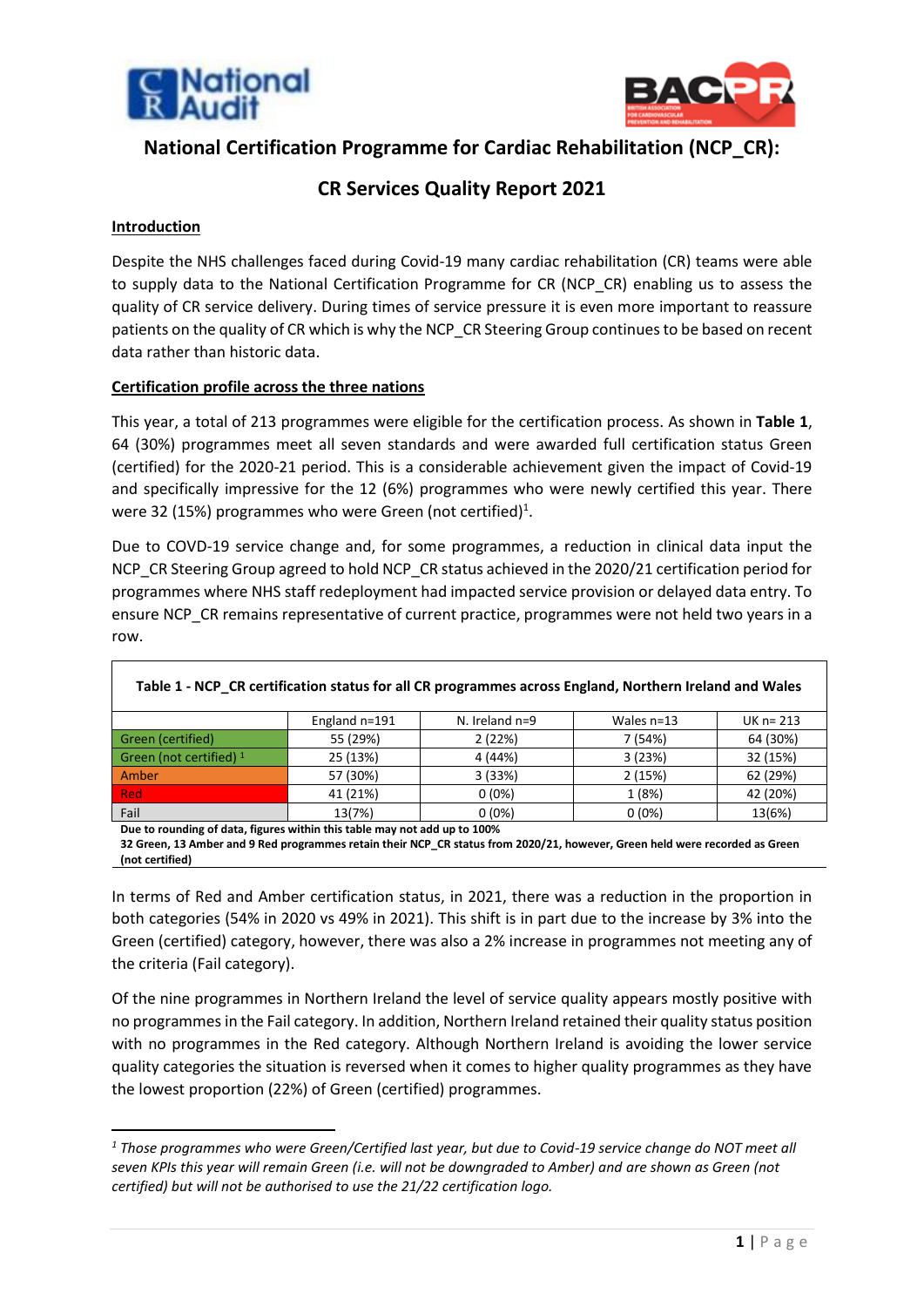



Of the thirteen programmes in Wales the situation is again encouraging with over half their programmes (54%) being Green (certified) which is almost double that of the other nations. There were also no programmes in Wales failing to meet NCP CR criteria. There was, however, one programme in the lower Red status category.

Of the 191 programmes in England the narrative is generally positive in that there was an increase in the total number of Green programmes (42% in 2021 vs 37% in 2020) and a reduction in the Amber and Red categories by 6%. All of the newly certified programmes this year were from England, which is a really positive result, especially considering the widespread redeployment experienced by services. However, three more programmes (2%) were classified as Failed this year in England due mainly to the impact of COVID-19 on multi-disciplinary staffing (redeployment) and patient throughput.

**Table 2** shows the number of programmes meeting each of the NCP\_CR KPI standards. This year the least met NCP\_CR KPI standard was post CR assessment (assessment 2). It appears that the added service pressure from Covid-19 has hindered levels of assessment 2 with programmes across all nations varying such as 67% in Wales, 50% in England and lowest of all was 22% in Northern Ireland. When comparing to the 2020 NCP\_CR, the drop in programmes meeting the assessment 2 standard was substantial, in 2020 the average rate of assessment 2 was 72% whereas in 2021 this is 50%.

| Table 2 - NCP CR standards for all CR programmes with NACR electronic data across England, Northern Ireland<br>and Wales |               |                                        |              |  |  |
|--------------------------------------------------------------------------------------------------------------------------|---------------|----------------------------------------|--------------|--|--|
| <b>NCP CR KPIS</b>                                                                                                       |               | <b>CR Programmes meeting standards</b> |              |  |  |
| <b>Agreed minimum standards</b>                                                                                          | England N=170 | $N.$ Ireland $N=9$                     | Wales $N=12$ |  |  |
| Multidisciplinary team                                                                                                   | 154 (91%)     | 9 (100%)                               | 12 (100%)    |  |  |
| <b>Receiving all Patient Priority Groups</b>                                                                             | 136 (80%)     | 7 (78%)                                | 12 (100%)    |  |  |
| Duration                                                                                                                 | 104 (61%)     | 4 (44%)                                | 9(75%)       |  |  |
| <b>Nation Specific Standard</b>                                                                                          |               |                                        |              |  |  |
| Assessment 1 (start of CR)                                                                                               | 117 (69%)     | 6(67%)                                 | 9(75%)       |  |  |
| Referral to CR Start (CABG)                                                                                              | 106 (62%)     | 6(67%)                                 | 10 (83%)     |  |  |
| Referral to CR Start (MI/PCI)                                                                                            | 112 (66%)     | 8 (89%)                                | 10 (83%)     |  |  |
| Assessment 2 (end of CR)                                                                                                 | 85 (50%)      | 2(22%)                                 | 8(67%)       |  |  |

In Northern Ireland and Wales, the delivery of CR remains strong with all programmes meeting the multidisciplinary team staffing standard. In England this remains at 91%.

**Figure 1a-c** shows the regional breakdown of certification status for each of the three nations. Importantly, there were no programmes that were categorised as Fail in Northern Ireland and Wales. Northern Ireland also had no programmes in the Red category. In England there remains five regions with programmes that were categorised as Fail which equals 2020 but is an improvement in comparison to 2019.

The additional classification this year of Green (not certified) is extensive and variable between regions and countries. In Northern Ireland, of all the programmes, 44% were Green (not certified), this includes Belfast and Northern trusts as a whole. The same can be seen in Wales with Swansea Bay being 100% Green (not certified) representing 23% of the total programmes.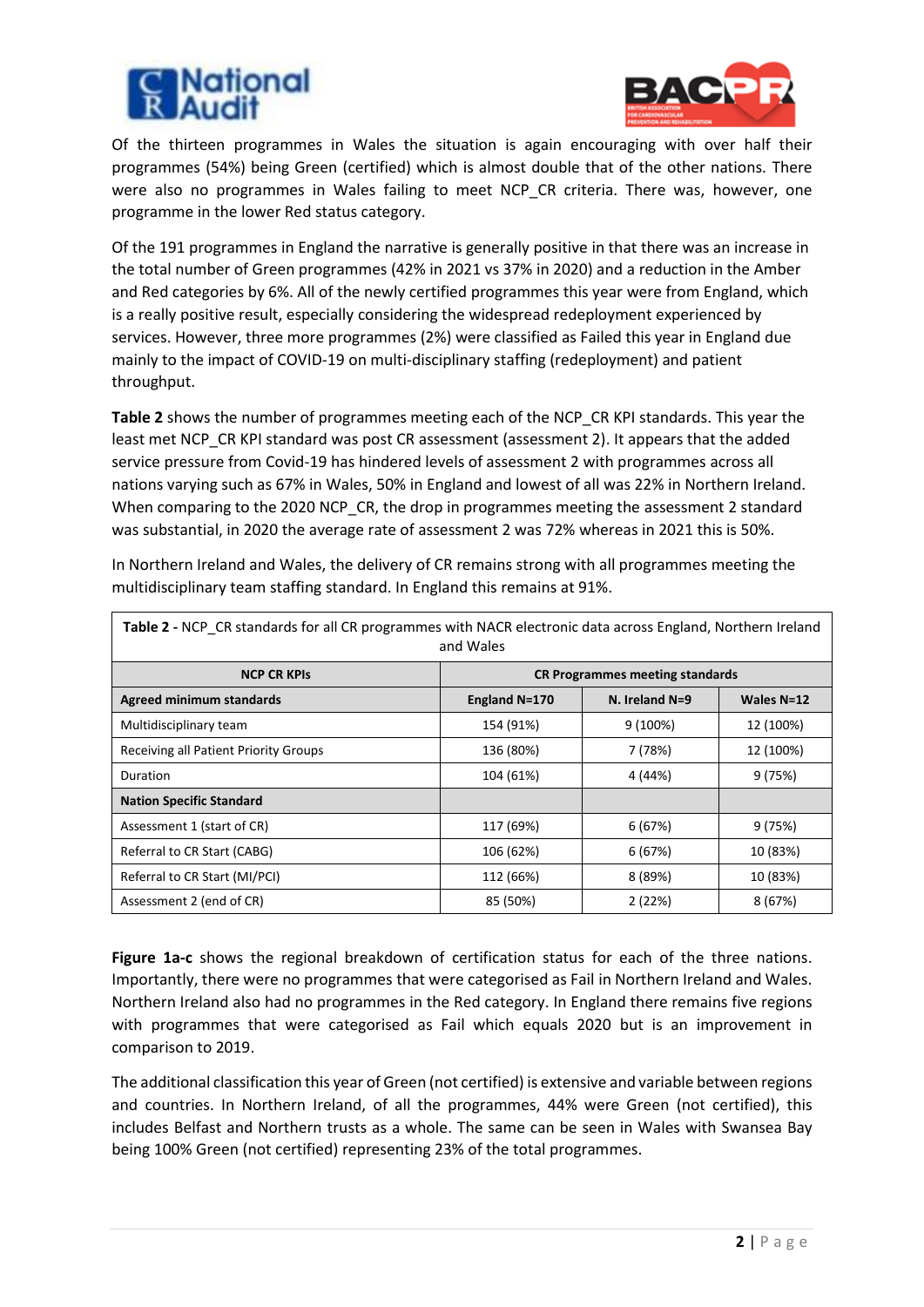



The widespread variation in the quality of service delivery creates uncertainty for patients especially for those living in regions where service quality is poor defined by services in the Fail and Red categories. We believe the NCP\_CR approach and analysis is representative of current routine practice in each of the three nations.



**Figure 1 a-c** Graphical distribution of the NCP\_CR status across the nations and related health regions